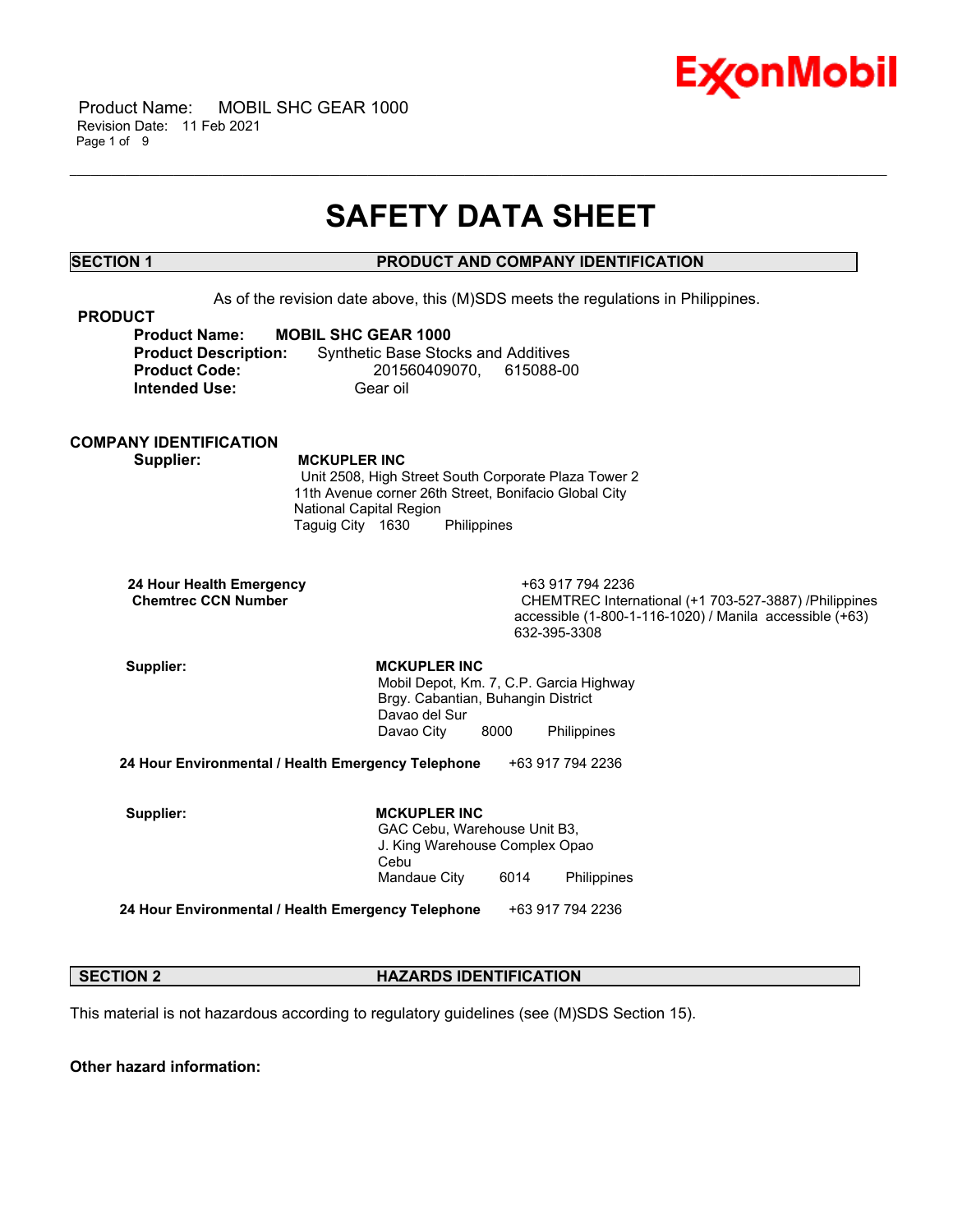# Ex⁄onMobil

 Product Name: MOBIL SHC GEAR 1000 Revision Date: 11 Feb 2021 Page 2 of 9

#### **PHYSICAL / CHEMICAL HAZARDS**

No significant hazards.

#### **HEALTH HAZARDS**

 High-pressure injection under skin may cause serious damage. Excessive exposure may result in eye, skin, or respiratory irritation.

\_\_\_\_\_\_\_\_\_\_\_\_\_\_\_\_\_\_\_\_\_\_\_\_\_\_\_\_\_\_\_\_\_\_\_\_\_\_\_\_\_\_\_\_\_\_\_\_\_\_\_\_\_\_\_\_\_\_\_\_\_\_\_\_\_\_\_\_\_\_\_\_\_\_\_\_\_\_\_\_\_\_\_\_\_\_\_\_\_\_\_\_\_\_\_\_\_\_\_\_\_\_\_\_\_\_\_\_\_\_\_\_\_\_\_\_\_\_

#### **ENVIRONMENTAL HAZARDS**

No significant hazards.

**NOTE:** This material should not be used for any other purpose than the intended use in Section 1 without expert advice. Health studies have shown that chemical exposure may cause potential human health risks which may vary from person to person.

### **SECTION 3 COMPOSITION / INFORMATION ON INGREDIENTS**

This material is defined as a mixture.

#### **Hazardous Substance(s) or Complex Substance(s) required for disclosure**

| <b>Name</b>                            | CAS#       | Concentration* | <b>GHS Hazard Codes</b>   |
|----------------------------------------|------------|----------------|---------------------------|
| <b>IBENZENE, C10-14- ALKYL DERIVS.</b> | 68442-69-3 | $0.1 - 5.1\%$  | H304, H315, H400(M factor |
|                                        |            |                |                           |
| DITRIDECYL ADIPATE                     | 16958-92-2 | 10 - < 20%     | None                      |

\* All concentrations are percent by weight unless material is a gas. Gas concentrations are in percent by volume.

#### **SECTION 4 FIRST AID MEASURES**

#### **INHALATION**

 Remove from further exposure. For those providing assistance, avoid exposure to yourself or others. Use adequate respiratory protection. If respiratory irritation, dizziness, nausea, or unconsciousness occurs, seek immediate medical assistance. If breathing has stopped, assist ventilation with a mechanical device or use mouth-to-mouth resuscitation.

### **SKIN CONTACT**

Wash contact areas with soap and water. If product is injected into or under the skin, or into any part of the body, regardless of the appearance of the wound or its size, the individual should be evaluated immediately by a physician as a surgical emergency. Even though initial symptoms from high pressure injection may be minimal or absent, early surgical treatment within the first few hours may significantly reduce the ultimate extent of injury.

#### **EYE CONTACT**

Flush thoroughly with water. If irritation occurs, get medical assistance.

#### **INGESTION**

First aid is normally not required. Seek medical attention if discomfort occurs.

#### **NOTE TO PHYSICIAN**

None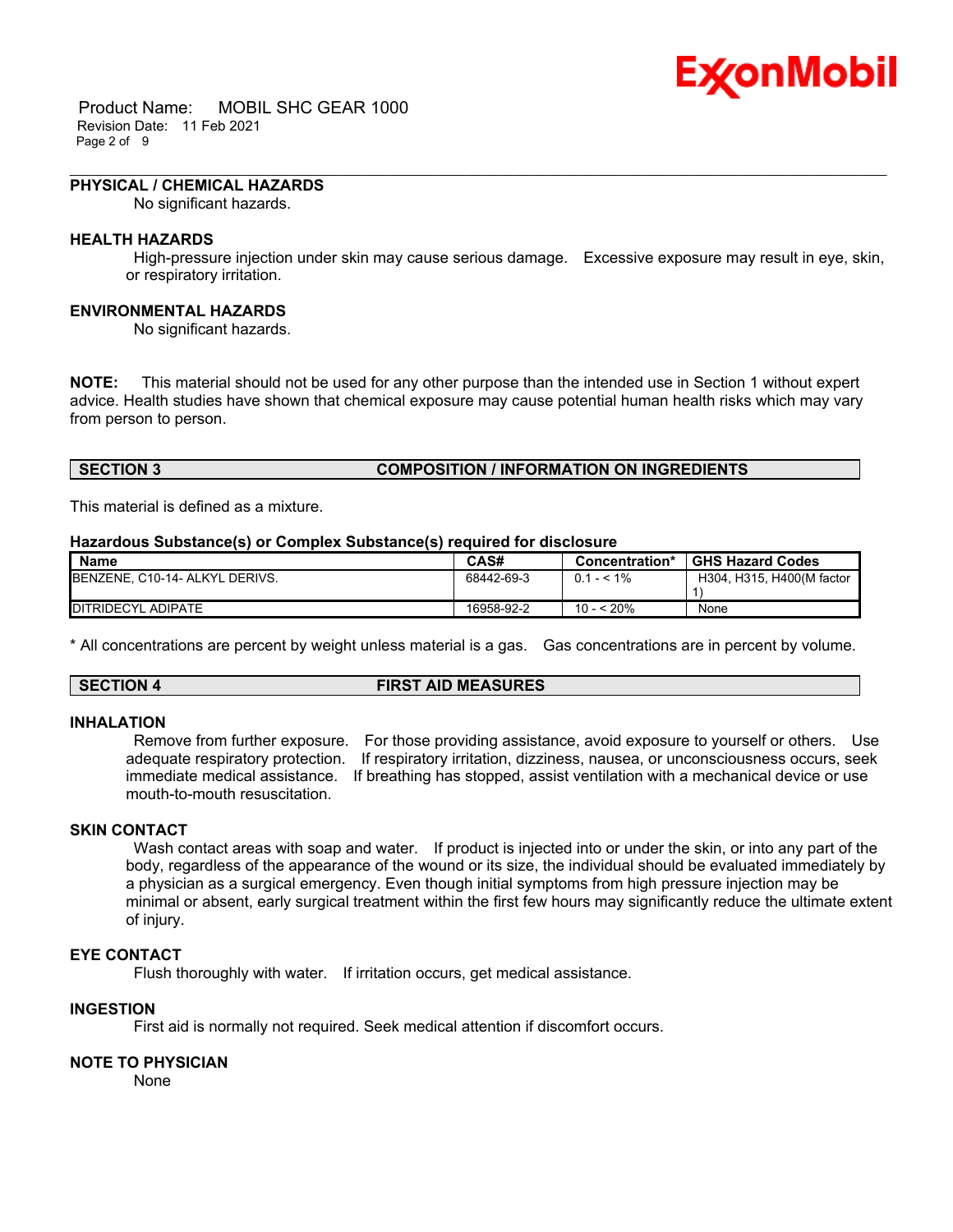

 Product Name: MOBIL SHC GEAR 1000 Revision Date: 11 Feb 2021 Page 3 of 9

#### **SECTION 5 FIRE FIGHTING MEASURES**

\_\_\_\_\_\_\_\_\_\_\_\_\_\_\_\_\_\_\_\_\_\_\_\_\_\_\_\_\_\_\_\_\_\_\_\_\_\_\_\_\_\_\_\_\_\_\_\_\_\_\_\_\_\_\_\_\_\_\_\_\_\_\_\_\_\_\_\_\_\_\_\_\_\_\_\_\_\_\_\_\_\_\_\_\_\_\_\_\_\_\_\_\_\_\_\_\_\_\_\_\_\_\_\_\_\_\_\_\_\_\_\_\_\_\_\_\_\_

#### **EXTINGUISHING MEDIA**

 **Appropriate Extinguishing Media:** Use water fog, foam, dry chemical or carbon dioxide (CO2) to extinguish flames.

**Inappropriate Extinguishing Media:** Straight Streams of Water

#### **FIRE FIGHTING**

 **Fire Fighting Instructions:** Evacuate area. Prevent runoff from fire control or dilution from entering streams, sewers, or drinking water supply. Firefighters should use standard protective equipment and in enclosed spaces, self-contained breathing apparatus (SCBA). Use water spray to cool fire exposed surfaces and to protect personnel.

**Hazardous Combustion Products:** Aldehydes, Incomplete combustion products, Oxides of carbon, Smoke, Fume, Sulfur oxides

#### **FLAMMABILITY PROPERTIES**

 **Flash Point [Method]:** >210°C (410°F) [ASTM D-92]  **Flammable Limits (Approximate volume % in air):** LEL: 0.9 UEL: 7.0  **Autoignition Temperature:** N/D

**SECTION 6 ACCIDENTAL RELEASE MEASURES**

#### **NOTIFICATION PROCEDURES**

 In the event of a spill or accidental release, notify relevant authorities in accordance with all applicable regulations.

#### **PROTECTIVE MEASURES**

 Avoid contact with spilled material. See Section 5 for fire fighting information. See the Hazard Identification Section for Significant Hazards. See Section 4 for First Aid Advice. See Section 8 for advice on the minimum requirements for personal protective equipment. Additional protective measures may be necessary, depending on the specific circumstances and/or the expert judgment of the emergency responders.

#### **SPILL MANAGEMENT**

 **Land Spill:** Stop leak if you can do it without risk. Recover by pumping or with suitable absorbent.

**Water Spill:** Stop leak if you can do it without risk. Confine the spill immediately with booms. Warn other shipping. Remove from the surface by skimming or with suitable absorbents. Seek the advice of a specialist before using dispersants.

Water spill and land spill recommendations are based on the most likely spill scenario for this material; however, geographic conditions, wind, temperature, (and in the case of a water spill) wave and current direction and speed may greatly influence the appropriate action to be taken. For this reason, local experts should be consulted. Note: Local regulations may prescribe or limit action to be taken.

#### **ENVIRONMENTAL PRECAUTIONS**

 Large Spills: Dike far ahead of liquid spill for later recovery and disposal. Prevent entry into waterways, sewers, basements or confined areas.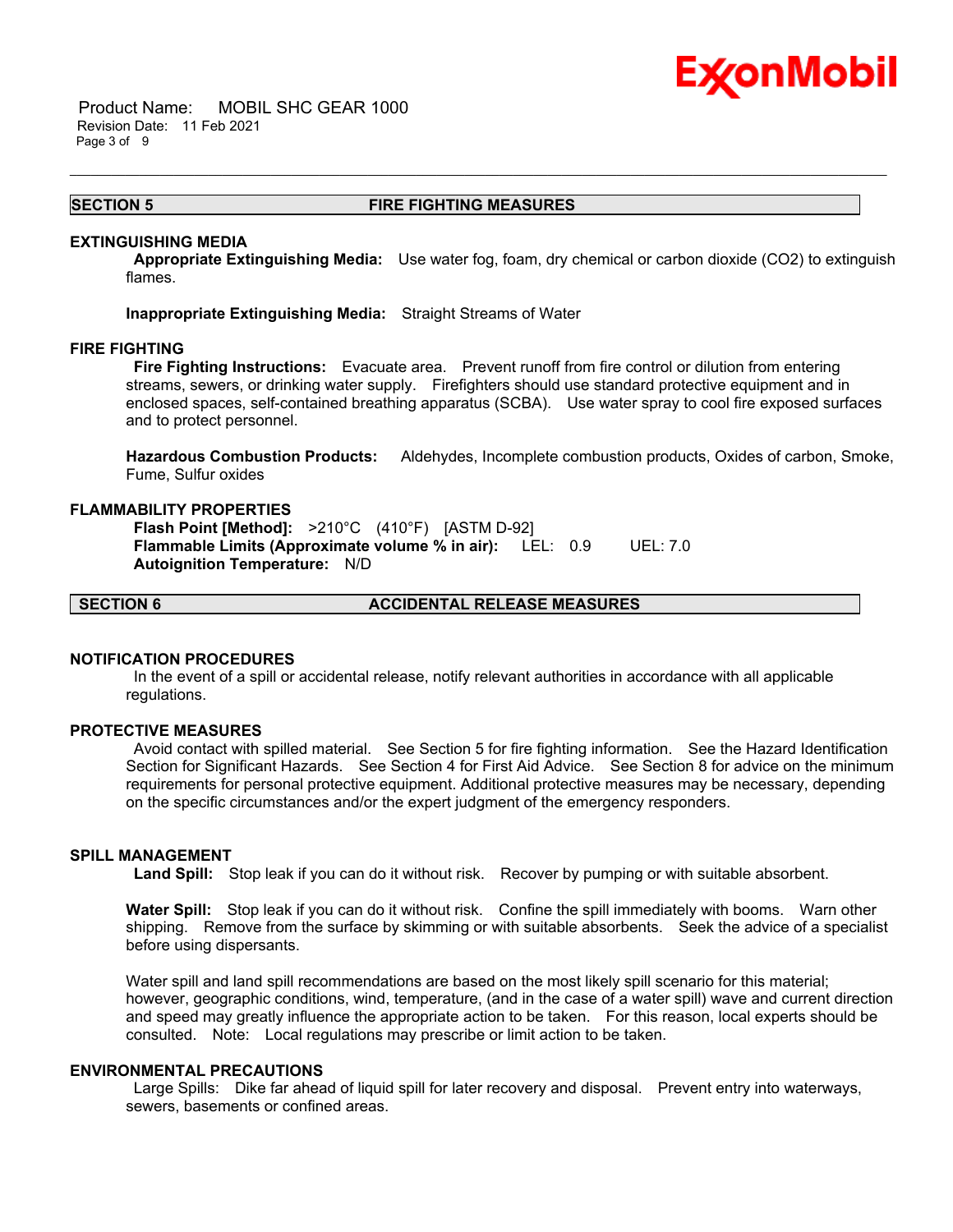

#### **SECTION 7 HANDLING AND STORAGE**

\_\_\_\_\_\_\_\_\_\_\_\_\_\_\_\_\_\_\_\_\_\_\_\_\_\_\_\_\_\_\_\_\_\_\_\_\_\_\_\_\_\_\_\_\_\_\_\_\_\_\_\_\_\_\_\_\_\_\_\_\_\_\_\_\_\_\_\_\_\_\_\_\_\_\_\_\_\_\_\_\_\_\_\_\_\_\_\_\_\_\_\_\_\_\_\_\_\_\_\_\_\_\_\_\_\_\_\_\_\_\_\_\_\_\_\_\_\_

#### **HANDLING**

 Prevent small spills and leakage to avoid slip hazard. Material can accumulate static charges which may cause an electrical spark (ignition source). When the material is handled in bulk, an electrical spark could ignite any flammable vapors from liquids or residues that may be present (e.g., during switch-loading operations). Use proper bonding and/or ground procedures. However, bonding and grounds may not eliminate the hazard from static accumulation. Consult local applicable standards for guidance. Additional references include American Petroleum Institute 2003 (Protection Against Ignitions Arising out of Static, Lightning and Stray Currents) or National Fire Protection Agency 77 (Recommended Practice on Static Electricity) or CENELEC CLC/TR 50404 (Electrostatics - Code of practice for the avoidance of hazards due to static electricity).

**Static Accumulator:** This material is a static accumulator.

#### **STORAGE**

 The type of container used to store the material may affect static accumulation and dissipation. Do not store in open or unlabelled containers.

#### **SECTION 8 EXPOSURE CONTROLS / PERSONAL PROTECTION**

#### **EXPOSURE LIMIT VALUES**

**Exposure limits/standards (Note: Exposure limits are not additive)**

| Substance Name                          | Form | '∟imi\ | Standard   | <b>Note</b> | Source     |
|-----------------------------------------|------|--------|------------|-------------|------------|
| . ADIPATE<br>DI.<br>$\cdot$<br>1⊢<br>RШ |      | TWA    | mg/m.<br>ັ |             | ExxonMobil |

**Exposure limits/standards for materials that can be formed when handling this product:** When mists/aerosols can occur the following is recommended:  $5 \text{ mg/m}^3$  - ACGIH TLV (inhalable fraction).

NOTE: Limits/standards shown for guidance only. Follow applicable regulations.

#### **ENGINEERING CONTROLS**

The level of protection and types of controls necessary will vary depending upon potential exposure conditions. Control measures to consider:

No special requirements under ordinary conditions of use and with adequate ventilation.

#### **PERSONAL PROTECTION**

Personal protective equipment selections vary based on potential exposure conditions such as applications, handling practices, concentration and ventilation. Information on the selection of protective equipment for use with this material, as provided below, is based upon intended, normal usage.

 **Respiratory Protection:** If engineering controls do not maintain airborne contaminant concentrations at a level which is adequate to protect worker health, an approved respirator may be appropriate. Respirator selection, use, and maintenance must be in accordance with regulatory requirements, if applicable. Types of respirators to be considered for this material include: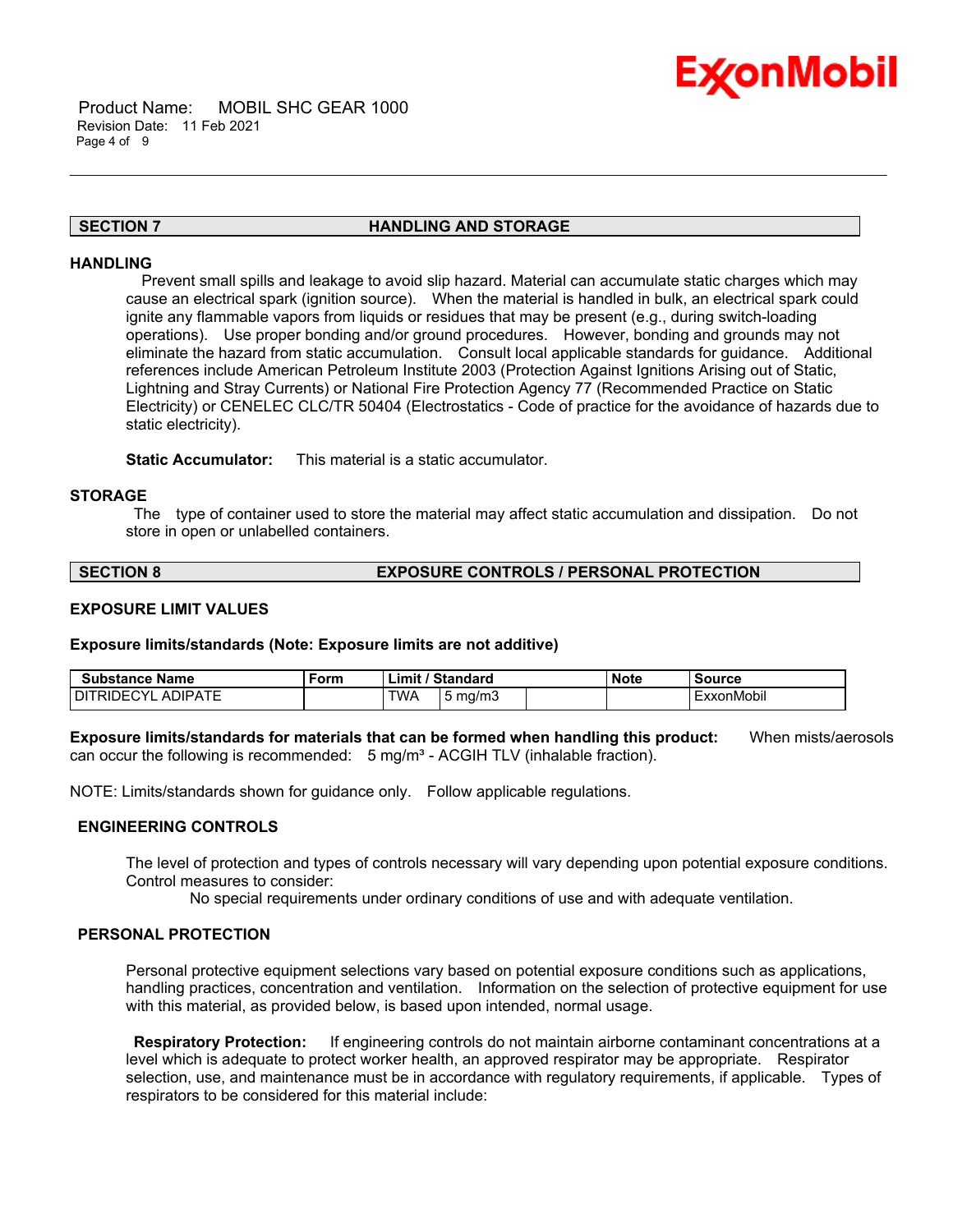

 Product Name: MOBIL SHC GEAR 1000 Revision Date: 11 Feb 2021 Page 5 of 9

No special requirements under ordinary conditions of use and with adequate ventilation. Particulate

For high airborne concentrations, use an approved supplied-air respirator, operated in positive pressure mode. Supplied air respirators with an escape bottle may be appropriate when oxygen levels are inadequate, gas/vapor warning properties are poor, or if air purifying filter capacity/rating may be exceeded.

\_\_\_\_\_\_\_\_\_\_\_\_\_\_\_\_\_\_\_\_\_\_\_\_\_\_\_\_\_\_\_\_\_\_\_\_\_\_\_\_\_\_\_\_\_\_\_\_\_\_\_\_\_\_\_\_\_\_\_\_\_\_\_\_\_\_\_\_\_\_\_\_\_\_\_\_\_\_\_\_\_\_\_\_\_\_\_\_\_\_\_\_\_\_\_\_\_\_\_\_\_\_\_\_\_\_\_\_\_\_\_\_\_\_\_\_\_\_

 **Hand Protection:** Any specific glove information provided is based on published literature and glove manufacturer data. Glove suitability and breakthrough time will differ depending on the specific use conditions. Contact the glove manufacturer for specific advice on glove selection and breakthrough times for your use conditions. Inspect and replace worn or damaged gloves. The types of gloves to be considered for this material include:

No protection is ordinarily required under normal conditions of use. Nitrile,Viton

 **Eye Protection:** If contact is likely, safety glasses with side shields are recommended.

**Skin and Body Protection:** Any specific clothing information provided is based on published literature or manufacturer data. The types of clothing to be considered for this material include:

 No skin protection is ordinarily required under normal conditions of use. In accordance with good industrial hygiene practices, precautions should be taken to avoid skin contact.

 **Specific Hygiene Measures:** Always observe good personal hygiene measures, such as washing after handling the material and before eating, drinking, and/or smoking. Routinely wash work clothing and protective equipment to remove contaminants. Discard contaminated clothing and footwear that cannot be cleaned. Practice good housekeeping.

#### **ENVIRONMENTAL CONTROLS**

 Comply with applicable environmental regulations limiting discharge to air, water and soil. Protect the environment by applying appropriate control measures to prevent or limit emissions.

#### **SECTION 9 PHYSICAL AND CHEMICAL PROPERTIES**

**Note: Physical and chemical properties are provided for safety, health and environmental considerations only and may not fully represent product specifications. Contact the Supplier for additional information.**

### **GENERAL INFORMATION**

**Physical State:** Liquid **Color:** Colorless to Yellow **Odor:** Characteristic **Odor Threshold:** N/D

#### **IMPORTANT HEALTH, SAFETY, AND ENVIRONMENTAL INFORMATION**

**Relative Density (at 15 °C):** 0.85 **Flammability (Solid, Gas):** N/A **Flash Point [Method]:** >210°C (410°F) [ASTM D-92] **Flammable Limits (Approximate volume % in air):** LEL: 0.9 UEL: 7.0 **Autoignition Temperature:** N/D **Boiling Point / Range:** > 316°C (600°F) [Estimated] **Decomposition Temperature:** N/D **Vapor Density (Air = 1):** > 2 at 101 kPa [Estimated]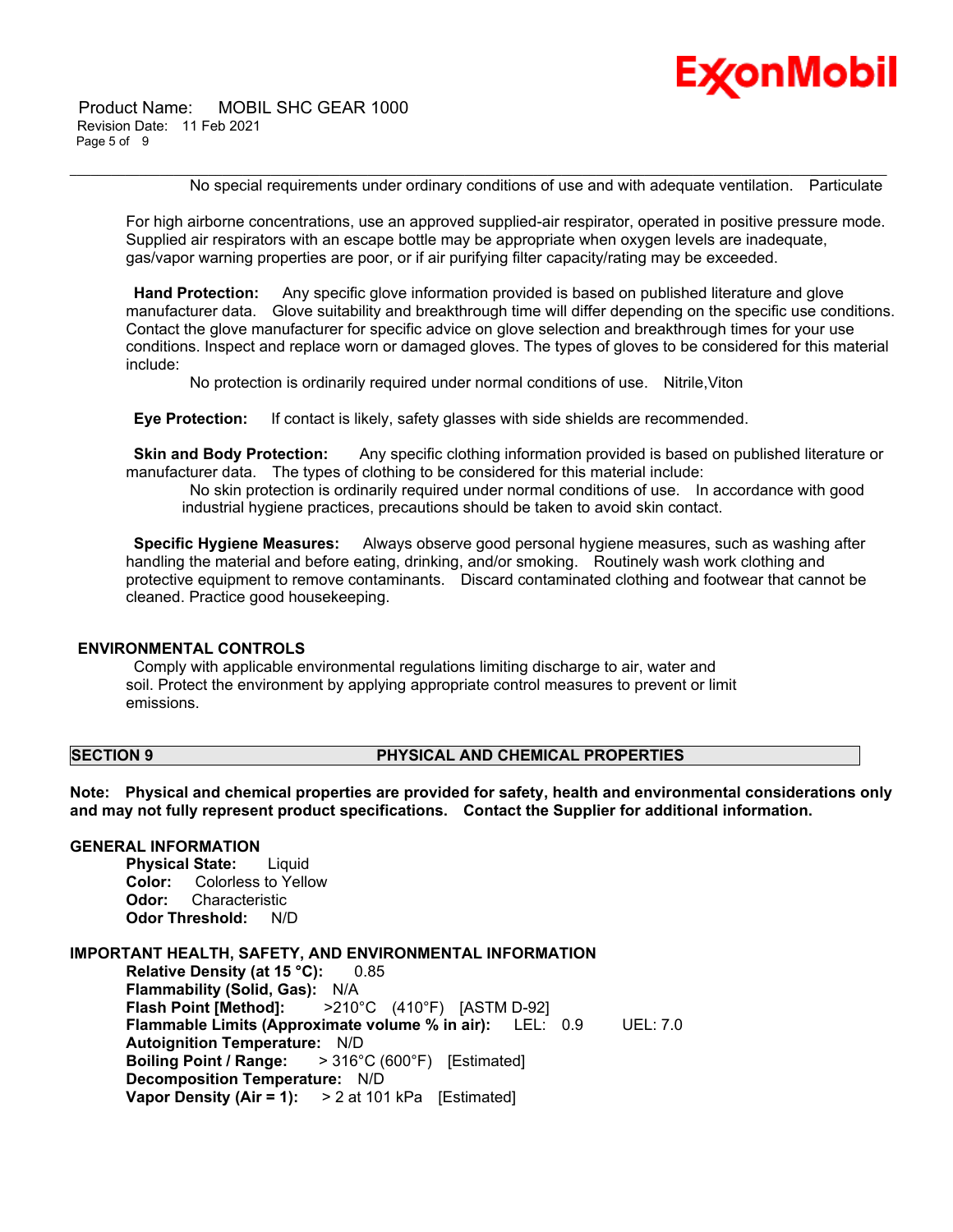

 Product Name: MOBIL SHC GEAR 1000 Revision Date: 11 Feb 2021 Page 6 of 9

> **Vapor Pressure:** < 0.013 kPa (0.1 mm Hg) at 20 °C [Estimated] **Evaporation Rate (n-butyl acetate = 1):** N/D **pH:** N/A **Log Pow (n-Octanol/Water Partition Coefficient):** > 3.5 [Estimated] **Solubility in Water:** Negligible **Viscosity:** 1000 cSt (1000 mm2/sec) at 40 °C **Oxidizing Properties:** See Hazards Identification Section.

\_\_\_\_\_\_\_\_\_\_\_\_\_\_\_\_\_\_\_\_\_\_\_\_\_\_\_\_\_\_\_\_\_\_\_\_\_\_\_\_\_\_\_\_\_\_\_\_\_\_\_\_\_\_\_\_\_\_\_\_\_\_\_\_\_\_\_\_\_\_\_\_\_\_\_\_\_\_\_\_\_\_\_\_\_\_\_\_\_\_\_\_\_\_\_\_\_\_\_\_\_\_\_\_\_\_\_\_\_\_\_\_\_\_\_\_\_\_

#### **OTHER INFORMATION**

**Freezing Point:** N/D **Melting Point:** N/A **Pour Point:** -24°C (-11°F)

### **SECTION 10 STABILITY AND REACTIVITY**

**STABILITY:** Material is stable under normal conditions.

**CONDITIONS TO AVOID:** Excessive heat. High energy sources of ignition.

**MATERIALS TO AVOID:** Strong oxidizers

**HAZARDOUS DECOMPOSITION PRODUCTS:** Material does not decompose at ambient temperatures.

**POSSIBILITY OF HAZARDOUS REACTIONS:** Hazardous polymerization will not occur.

#### **SECTION 11 TOXICOLOGICAL INFORMATION**

#### **INFORMATION ON TOXICOLOGICAL EFFECTS**

| <b>Hazard Class</b>                                               | <b>Conclusion / Remarks</b>                                                                           |  |  |
|-------------------------------------------------------------------|-------------------------------------------------------------------------------------------------------|--|--|
| <b>Inhalation</b>                                                 |                                                                                                       |  |  |
| Acute Toxicity: No end point data for<br>lmaterial.               | Minimally Toxic. Based on assessment of the components.                                               |  |  |
| Irritation: No end point data for material.                       | Negligible hazard at ambient/normal handling temperatures.                                            |  |  |
| Ingestion                                                         |                                                                                                       |  |  |
| Acute Toxicity: No end point data for<br>lmaterial.               | Minimally Toxic. Based on assessment of the components.                                               |  |  |
| <b>Skin</b>                                                       |                                                                                                       |  |  |
| Acute Toxicity: No end point data for<br>lmaterial.               | Minimally Toxic. Based on assessment of the components.                                               |  |  |
| Skin Corrosion/Irritation: No end point data<br>for material.     | Negligible irritation to skin at ambient temperatures. Based on<br>assessment of the components.      |  |  |
| <b>Eye</b>                                                        |                                                                                                       |  |  |
| Serious Eye Damage/Irritation: No end point<br>data for material. | May cause mild, short-lasting discomfort to eyes. Based on<br>assessment of the components.           |  |  |
| <b>Sensitization</b>                                              |                                                                                                       |  |  |
| Respiratory Sensitization: No end point data<br>lfor material.    | Not expected to be a respiratory sensitizer.                                                          |  |  |
| Skin Sensitization: No end point data for<br>lmaterial.           | Not expected to be a skin sensitizer. Based on assessment of the<br>components.                       |  |  |
| <b>Aspiration: Data available.</b>                                | Based on physico-<br>Not expected to be an aspiration hazard.<br>chemical properties of the material. |  |  |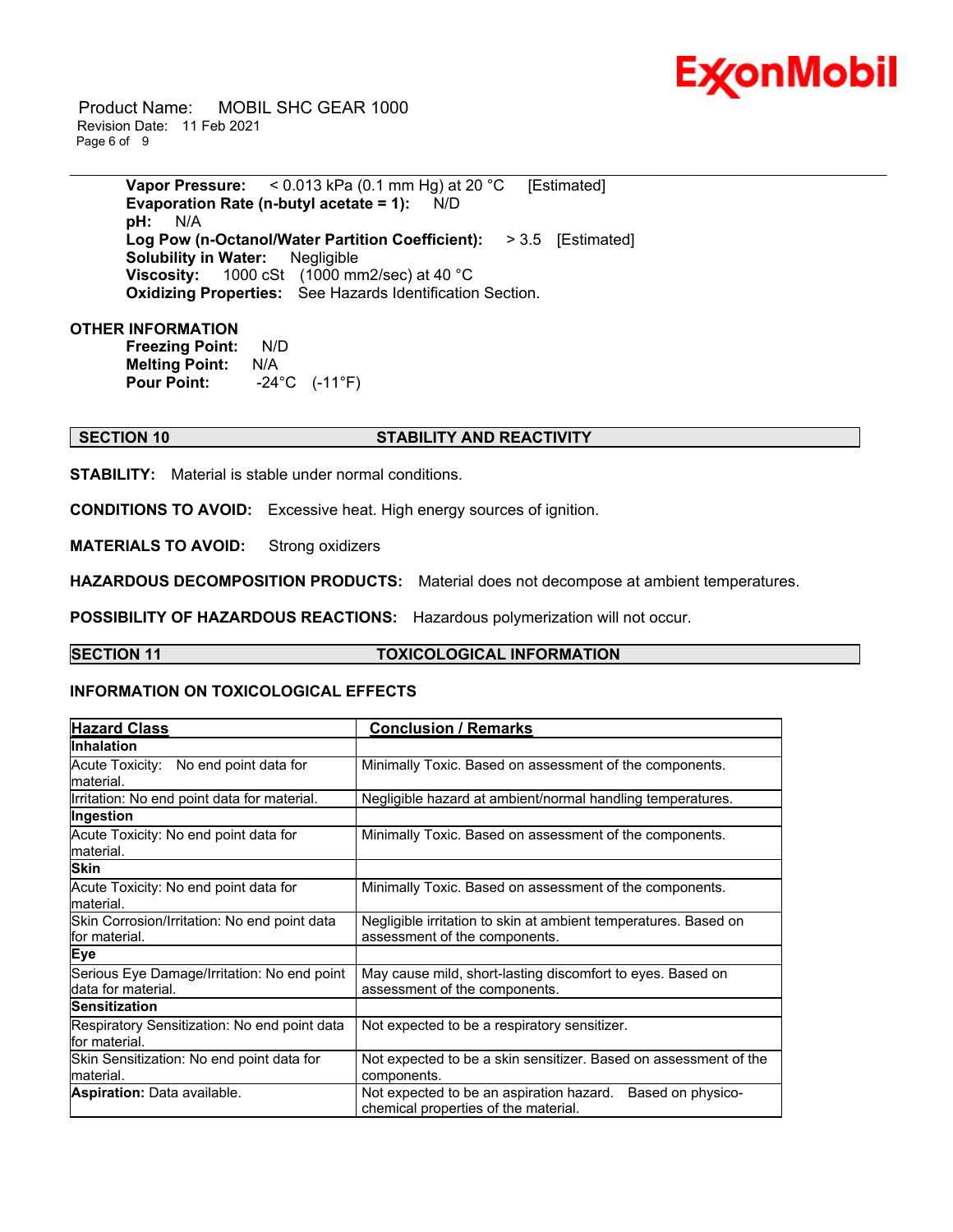

 Product Name: MOBIL SHC GEAR 1000 Revision Date: 11 Feb 2021 Page 7 of 9

| Germ Cell Mutagenicity: No end point data       | Not expected to be a germ cell mutagen. Based on assessment of  |
|-------------------------------------------------|-----------------------------------------------------------------|
| for material.                                   | the components.                                                 |
| Carcinogenicity: No end point data for          | Not expected to cause cancer. Based on assessment of the        |
| Imaterial.                                      | components.                                                     |
| <b>Reproductive Toxicity: No end point data</b> | Not expected to be a reproductive toxicant. Based on assessment |
| for material.                                   | of the components.                                              |
| Lactation: No end point data for material.      | Not expected to cause harm to breast-fed children.              |
| Specific Target Organ Toxicity (STOT)           |                                                                 |
| Single Exposure: No end point data for          | Not expected to cause organ damage from a single exposure.      |
| material.                                       |                                                                 |
| Repeated Exposure: No end point data for        | Not expected to cause organ damage from prolonged or repeated   |
| material.                                       | exposure. Based on assessment of the components.                |

### **OTHER INFORMATION**

 **For the product itself:** 

Repeated and/or prolonged exposure may cause irritation to the skin, eyes, or respiratory tract. **Contains:**

Synthetic base oils: Not expected to cause significant health effects under conditions of normal use, based on laboratory studies with the same or similar materials. Not mutagenic or genotoxic. Not sensitizing in test animals and humans.

### **IARC Classification:**

**The following ingredients are cited on the lists below:** None.

|              | --REGULATORY LISTS SEARCHED-- |               |  |
|--------------|-------------------------------|---------------|--|
| $1 = IARC 1$ | $2 = IARC 2A$                 | $3 = IARC 2B$ |  |

The information given is based on data for the material, components of the material, or for similar materials, through the application of bridging principals.

#### **ECOTOXICITY**

Material -- Not expected to be harmful to aquatic organisms.

#### **MOBILITY**

 Base oil component -- Low solubility and floats and is expected to migrate from water to the land. Expected to partition to sediment and wastewater solids.

**SECTION 13 DISPOSAL CONSIDERATIONS** 

Disposal recommendations based on material as supplied. Disposal must be in accordance with current applicable laws and regulations, and material characteristics at time of disposal.

#### **DISPOSAL RECOMMENDATIONS**

Product is suitable for burning in an enclosed controlled burner for fuel value or disposal by supervised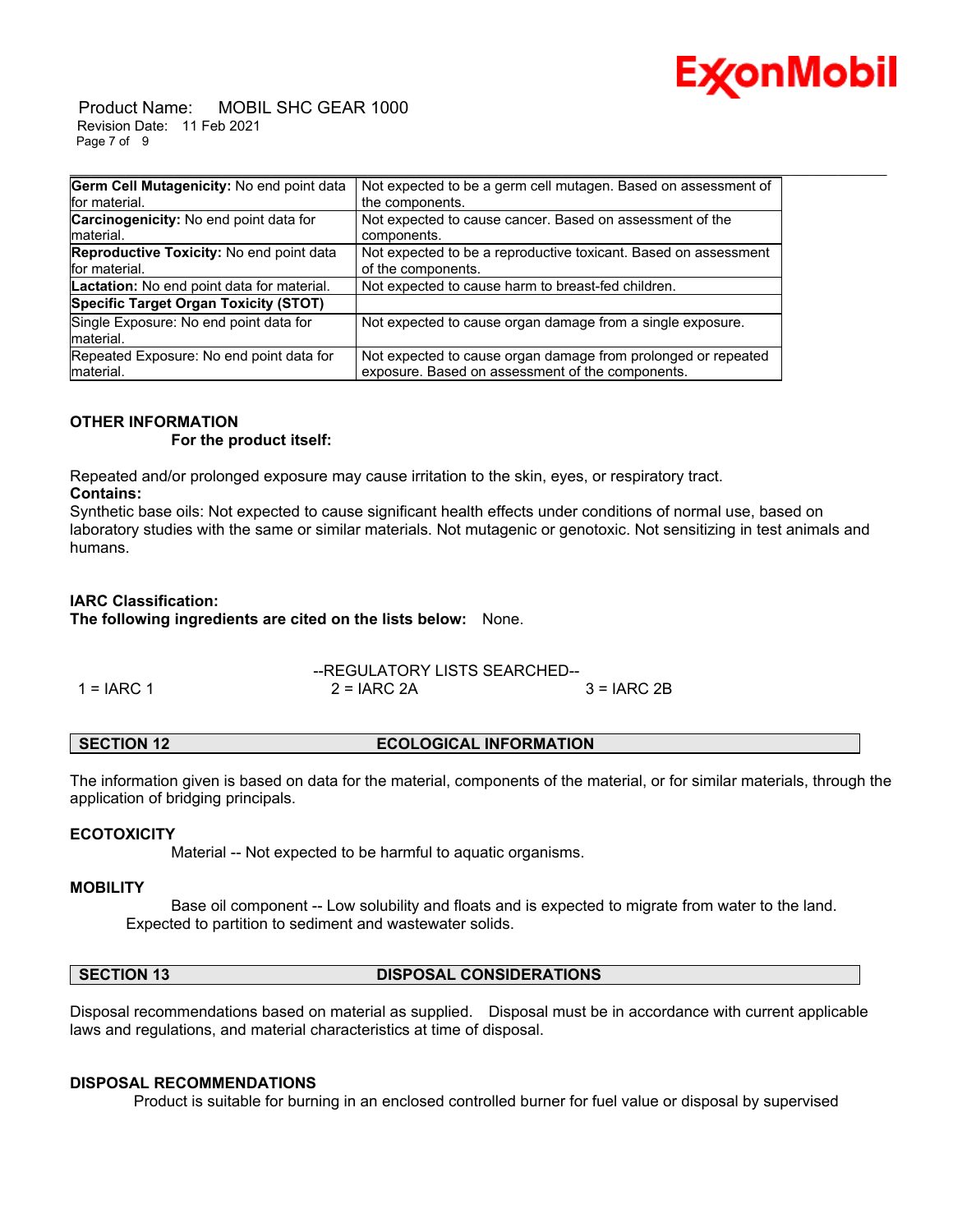

 Product Name: MOBIL SHC GEAR 1000 Revision Date: 11 Feb 2021 Page 8 of 9

> incineration at very high temperatures to prevent formation of undesirable combustion products. Protect the environment. Dispose of used oil at designated sites. Minimize skin contact. Do not mix used oils with solvents, brake fluids or coolants.

**Empty Container Warning** Empty Container Warning (where applicable): Empty containers may contain residue and can be dangerous. Do not attempt to refill or clean containers without proper instructions. Empty drums should be completely drained and safely stored until appropriately reconditioned or disposed. Empty containers should be taken for recycling, recovery, or disposal through suitably qualified or licensed contractor and in accordance with governmental regulations. DO NOT PRESSURISE, CUT, WELD, BRAZE, SOLDER, DRILL, GRIND, OR EXPOSE SUCH CONTAINERS TO HEAT, FLAME, SPARKS, STATIC ELECTRICITY, OR OTHER SOURCES OF IGNITION. THEY MAY EXPLODE AND CAUSE INJURY OR DEATH.

\_\_\_\_\_\_\_\_\_\_\_\_\_\_\_\_\_\_\_\_\_\_\_\_\_\_\_\_\_\_\_\_\_\_\_\_\_\_\_\_\_\_\_\_\_\_\_\_\_\_\_\_\_\_\_\_\_\_\_\_\_\_\_\_\_\_\_\_\_\_\_\_\_\_\_\_\_\_\_\_\_\_\_\_\_\_\_\_\_\_\_\_\_\_\_\_\_\_\_\_\_\_\_\_\_\_\_\_\_\_\_\_\_\_\_\_\_\_

#### **SECTION 14 TRANSPORT INFORMATION**

**LAND** : Not Regulated for Land Transport

**SEA (IMDG):** Not Regulated for Sea Transport according to IMDG-Code

**Marine Pollutant:** No

**AIR (IATA):** Not Regulated for Air Transport

**SECTION 15 REGULATORY INFORMATION** 

**This material is not considered hazardous according to the Classification of Chemicals based on Globally Harmonized System of Classification and Labelling of Chemicals (GHS) under the Joint DTI-DENR-DA-DOF-DOH-DILG-DOLE-DOTC Administrative Order No. 01 Series of 2009 by ministries.**

#### **REGULATORY STATUS AND APPLICABLE LAWS AND REGULATIONS**

**Product is under Philippines PCL/CCO:** Not Regulated **Ozone Depleting Substances (ODS) (Chemical Control Order, DENR Admin. Order No. 2013-25):** Not Regulated

**Listed or exempt from listing/notification on the following chemical inventories (May contain substance(s) subject to notification to the EPA Active TSCA inventory prior to import to USA):** AIIC, DSL, ENCS, IECSC, ISHL, KECI, PICCS, TCSI, TSCA

#### **SECTION 16 OTHER INFORMATION**

**N/D = Not determined, N/A = Not applicable KEY TO THE H-CODES CONTAINED IN SECTION 3 OF THIS DOCUMENT (for information only):** H304: May be fatal if swallowed and enters airways; Aspiration, Cat 1 H315: Causes skin irritation; Skin Corr/Irritation, Cat 2 H400: Very toxic to aquatic life; Acute Env Tox, Cat 1

**THIS SAFETY DATA SHEET CONTAINS THE FOLLOWING REVISIONS:** Composition: Component Table information was modified.